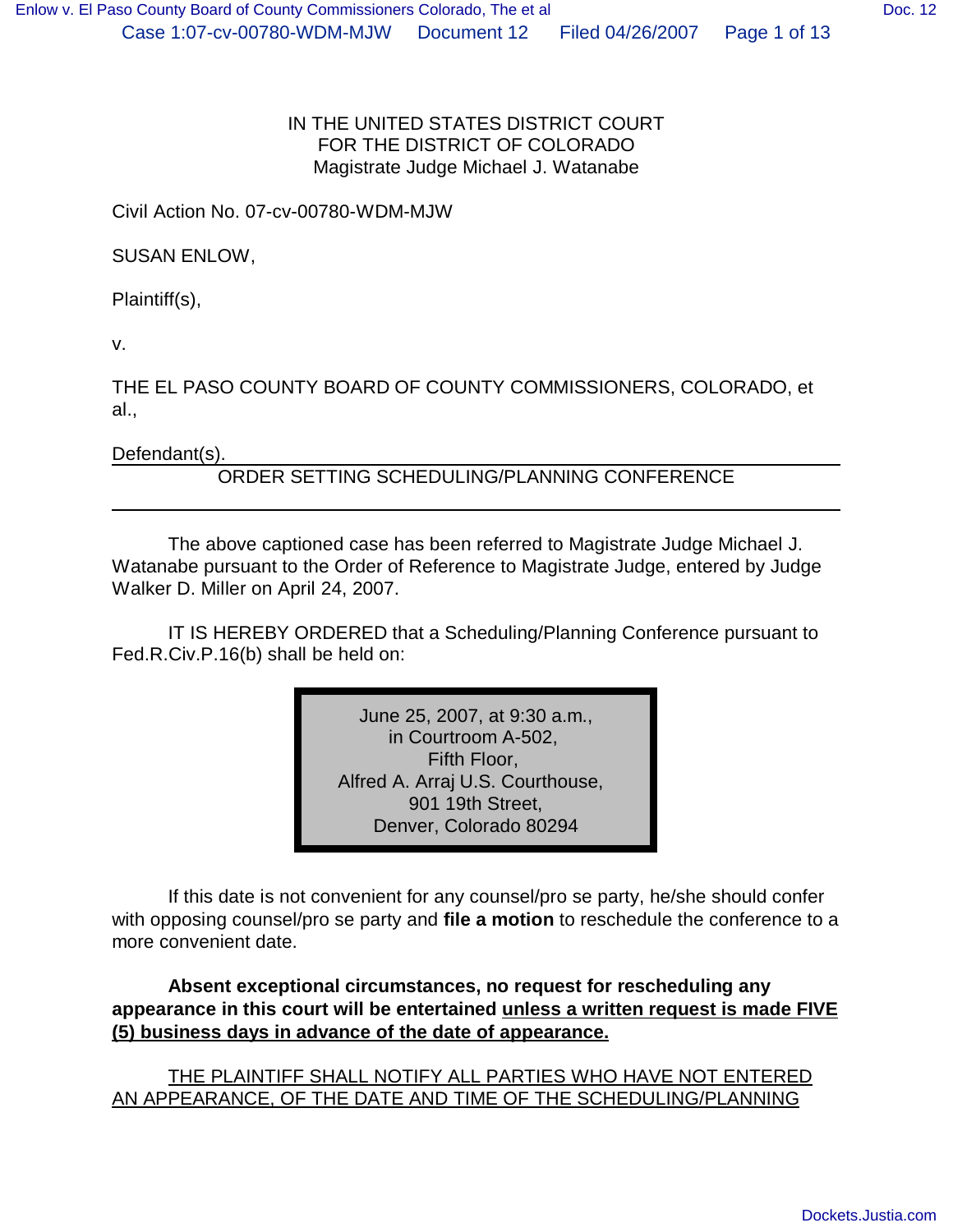### CONFERENCE.

IT IS ORDERED that counsel/pro se parties in this case shall hold a prescheduling conference meeting and prepare a proposed Scheduling Order in accordance with Fed.R.Civ.P.26(f) as amended, and D.C.COLO.LCivR 26.1 and App. F, on or before 21 days prior to scheduling conference. Pursuant to Fed.R.Civ.P.26(d), as amended, no discovery shall be sought until after the pre-scheduling conference meeting. No later than 5 days prior to the Scheduling/Planning Conference, counsel/pro se parties shall submit their proposed Scheduling Order **(in PDF)** in compliance with the ECF Filing Procedures. An additional copy shall be provided to chambers by e-mail with the subject line "Proposed Scheduling Order" and case number **(in WordPerfect or Word format)** to:

Watanabe Chambers@cod.uscourts.gov. In addition, on or before 14 days after the pre-scheduling conference meeting, the parties shall comply with the mandatory disclosure requirements of Fed.R.Civ.P.26(a)(1), as amended.

Counsel/pro se parties shall prepare the proposed Scheduling Order in accordance with the form which may be downloaded in richtext format from the forms section of the Court's website at www.cod.uscourts.gov, and are also attached to this document. Instructions for downloading the formats are posted in the forms section of the website. Parties who are *pro se* or do not have access to the internet may visit the Clerk's Office in Alfred A. Arraj U.S. Courthouse, 901 19th Street, Room A-105, Denver, Colorado. (The Clerk's Office telephone number is (303) 844-3433.) Scheduling Orders prepared by parties not represented by counsel, or without access to ECF, shall be submitted on paper.

IT IS FURTHER ORDERED that at least five (5) days prior to the Scheduling/ Planning Conference, counsel/pro se parties shall each submit a brief Confidential Settlement Statement to the Magistrate Judge **ONLY**, outlining the facts and issues involved in the case, and the possibilities for settlement, including any settlement authority from the client. ECF participants shall submit their Confidential settlement statements to chambers with a subject line "Confidential Settlement Statement" and the case number to: Watanabe\_Chambers@cod.uscourts.gov. (The Confidential Settlement Statement should be in PDF format and sent as an attachment to the email.) Counsel should be prepared to discuss settlement at the Scheduling/Planning Conference and should obtain settlement authority from the client, or have the client available either in person or by telephone. Confidential Settlement Statements prepared by parties not represented by counsel, or without access to ECF, shall be submitted on paper.

All out-of-state counsel shall comply with D.C.COLO.LCivR 83.3 prior to the Scheduling/Planning Conference.

It is the responsibility of counsel to notice the court of their entry of appearance, notice of withdrawal, notice of substitution of counsel, or notice of change of counsel's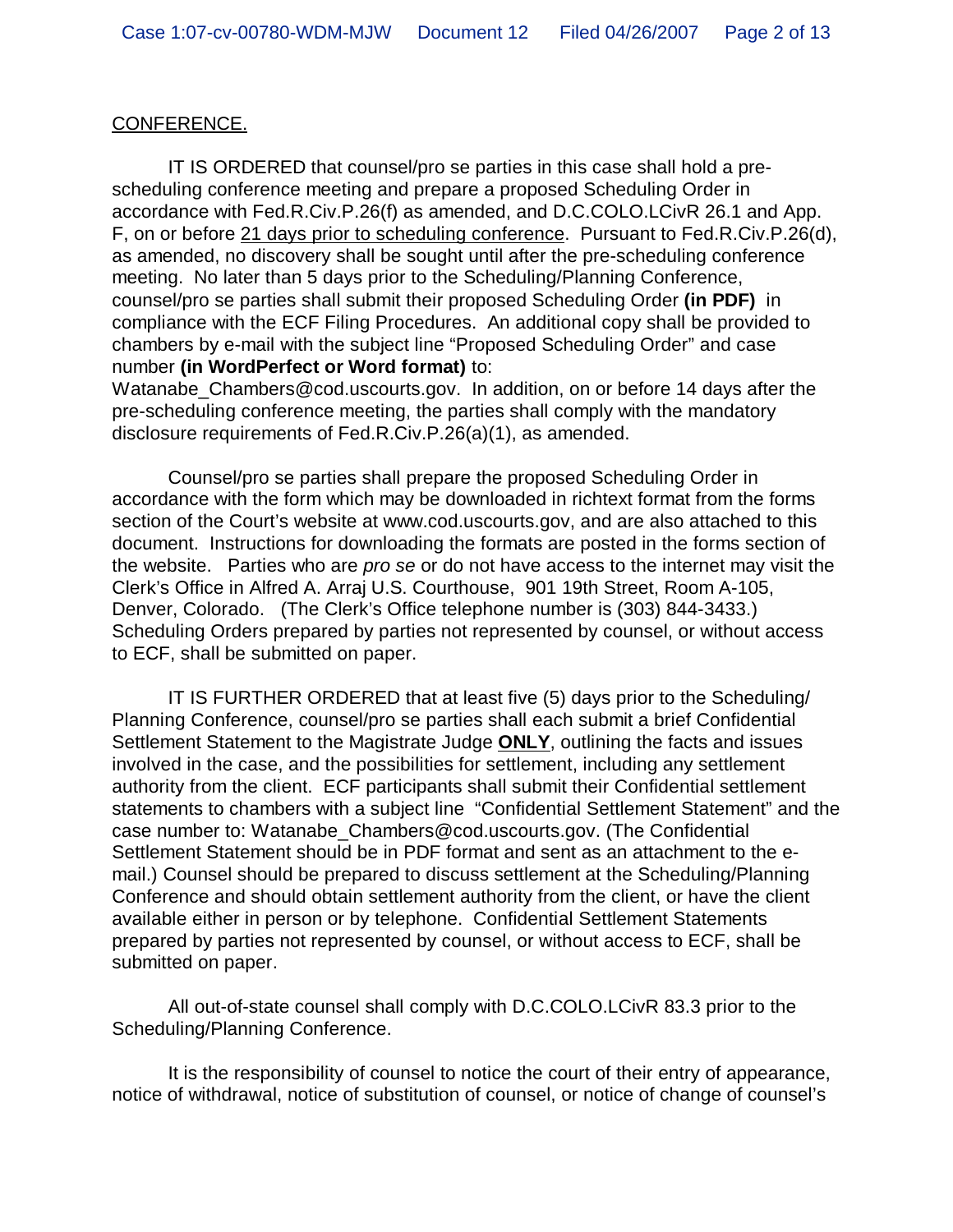address, e-mail address, or telephone number by complying with the ECF Procedures and, filing the appropriate document with the court.

Please remember that **everyone** seeking entry into the Alfred A. Arraj United States Courthouse will be required to show valid photo identification. See D.C.COLO.LCivR 83.2B. Failure to comply with this requirement will result in denial of entry into the Alfred A. Arraj United States Courthouse.

DONE AND SIGNED THIS 25<sup>TH</sup> DAY OF APRIL, 2007.

BY THE COURT:

s/Michael J. Watanabe MICHAEL J. WATANABE United States Magistrate Judge

mjw/det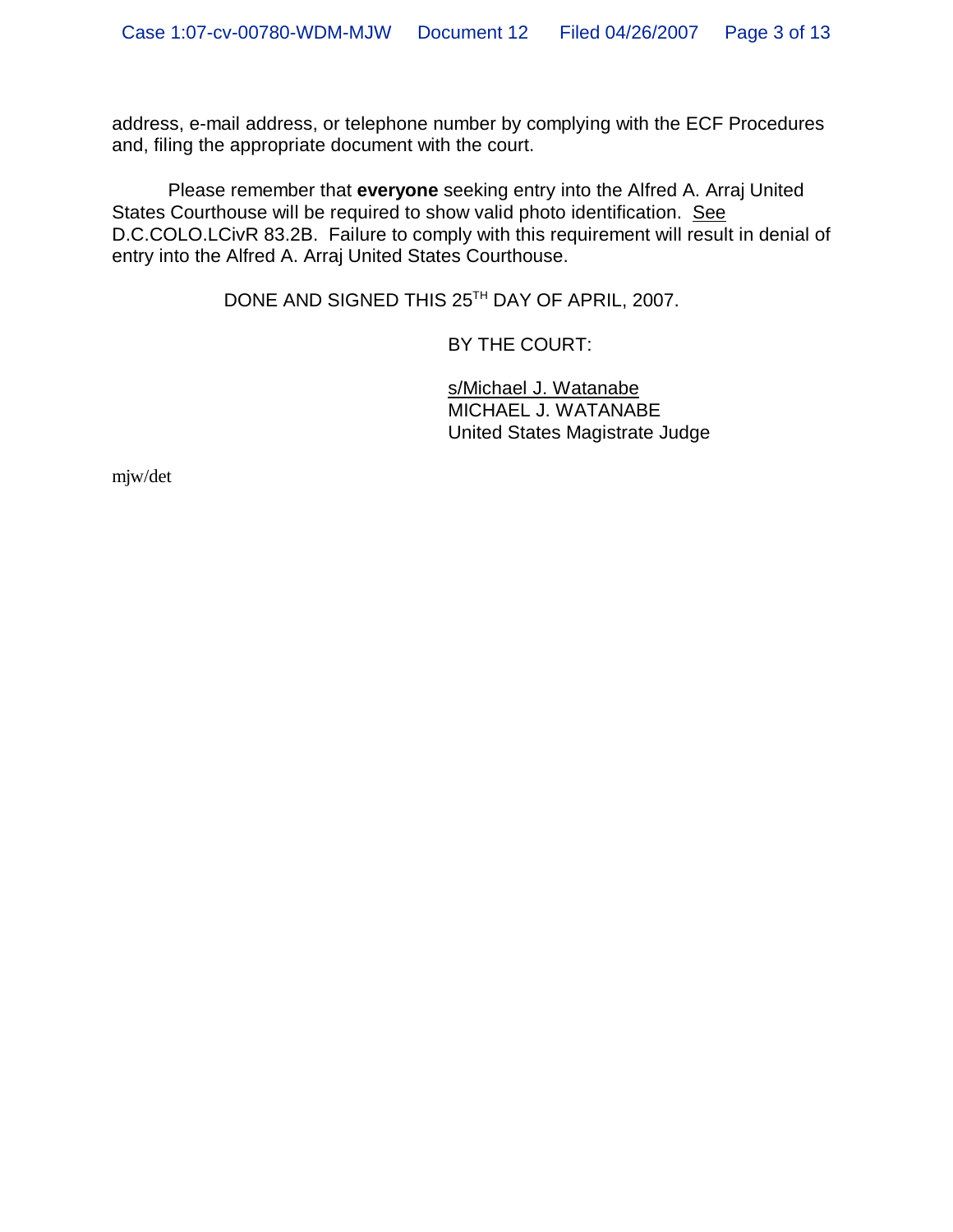Atch 1

**Appendix F**

#### **INSTRUCTIONS FOR PREPARATION OF SCHEDULING ORDER**

When the court has set a scheduling conference pursuant to Fed. R. Civ. P. 16 and D.C.COLO.LCivR 16.1 and 16.2, a scheduling order shall be prepared in accordance with these instructions. The rule 26(f) meeting shall be held at least 21 days before the proposed scheduling order is due to be tendered. The disclosures required by Fed. R. Civ. P. 26(a)(1) shall be exchanged at or within 14 days after the rule 26(f) meeting. Do not file any disclosure statements with the court.

Five days before the scheduling conference (see Fed. R. Civ. P. 6 for all computations of time), counsel are to tender a proposed scheduling order which shall include the signatures of counsel and *pro se* parties and shall provide for approval by the court as specified on the attached form. Counsel and *pro se* parties should try, in good faith, to agree upon matters covered in the scheduling order. Any area of disagreement should be set forth with a brief statement concerning the basis for the disagreement. The parties should expect that the court will make modifications in the proposed scheduling order and will want to discuss all issues affecting management of the case.

D.C.COLO.LCivR 72.2 authorizes magistrates judges to exercise jurisdiction of civil matters upon the consent of the parties. If all parties have consented to the exercise of jurisdiction by a magistrate judge pursuant to D.C.COLO.LCivR 72.2, the "Notice of Availability of a United States Magistrate Judge to Exercise Jurisdiction and Consent to the Exercise of Jurisdiction by a United States Magistrate Judge" form and a proposed order of reference are to be filed promptly with the Clerk of the Court and the consent indicated in section 6. of the proposed scheduling order. Note that D.C.COLO.LCivR 72.2D. provides, in part: "Written consent to proceed before a magistrate judge must be filed no later than ten days after the discovery cut-off date. In cases not requiring discovery, the parties shall have 40 days from the filing of the last responsive pleading to file their unanimous consent." Refer to D.C.COLO.LCivR 72.2F. if all parties have not been served or in the event additional parties are added after the scheduling conference.

Listed on the following pages is the format for the proposed scheduling order. The bracketed and italicized information on the form explains what the court expects. **Scheduling orders shall be double-spaced in accordance with D.C.COLO.LCivR 10.1E., even though the instructions in the following format for the proposed scheduling order are single-spaced.**

**PARTIES AND COUNSEL ARE DIRECTED TO THE COURT'S WEBSITE, http://www.cod.uscourts.gov/Dindex.htm, FOR ITS LOCAL RULES AND THE GENERAL PROCEDURES OF EACH JUDICIAL OFFICER.** (Rev. 06/01/06)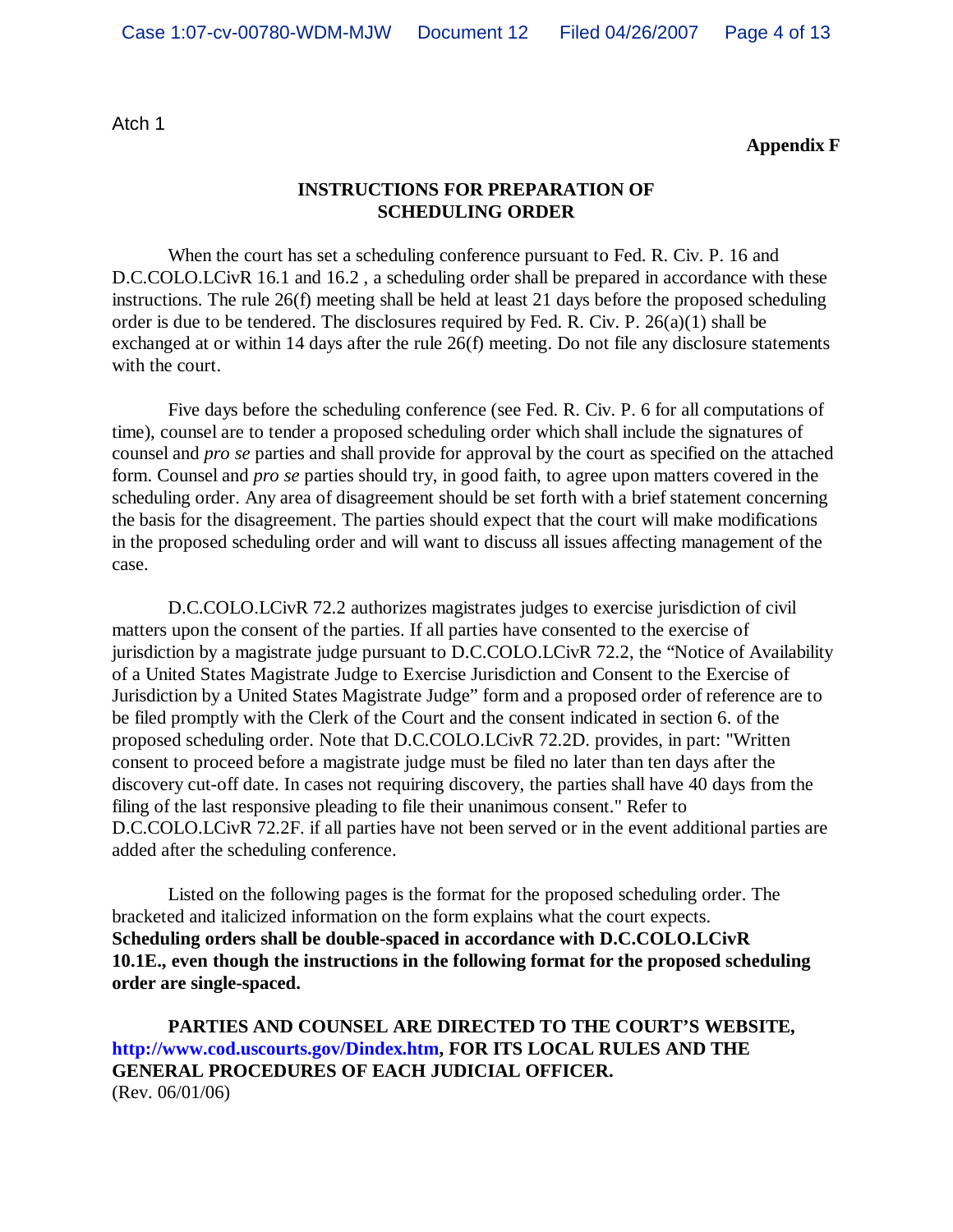Atch 2

## **IN THE UNITED STATES DISTRICT COURT FOR THE DISTRICT OF COLORADO**

Civil Action No.

Plaintiff(s),

v.

Defendant(s).

## **SCHEDULING ORDER**

## **1. DATE OF CONFERENCE AND APPEARANCES OF COUNSEL AND** *PRO SE* **PARTIES**

*[Provide the date of the conference and the names, addresses, and telephone numbers of counsel for each party and each* pro se *party. Identify by name the party represented by each counsel.]*

### **2. STATEMENT OF JURISDICTION**

*[Provide a concise statement of the basis for subject matter jurisdiction with appropriate statutory citations. If jurisdiction is denied, give the specific reason for the denial.]*

### **3. STATEMENT OF CLAIMS AND DEFENSES**

- *a. Plaintiff(s):*
- *b. Defendant(s):*
- *c. Other Parties:*

*[Provide concise statements of all claims or defenses. Each party, in light of formal or informal discovery undertaken thus far, should take special care to eliminate*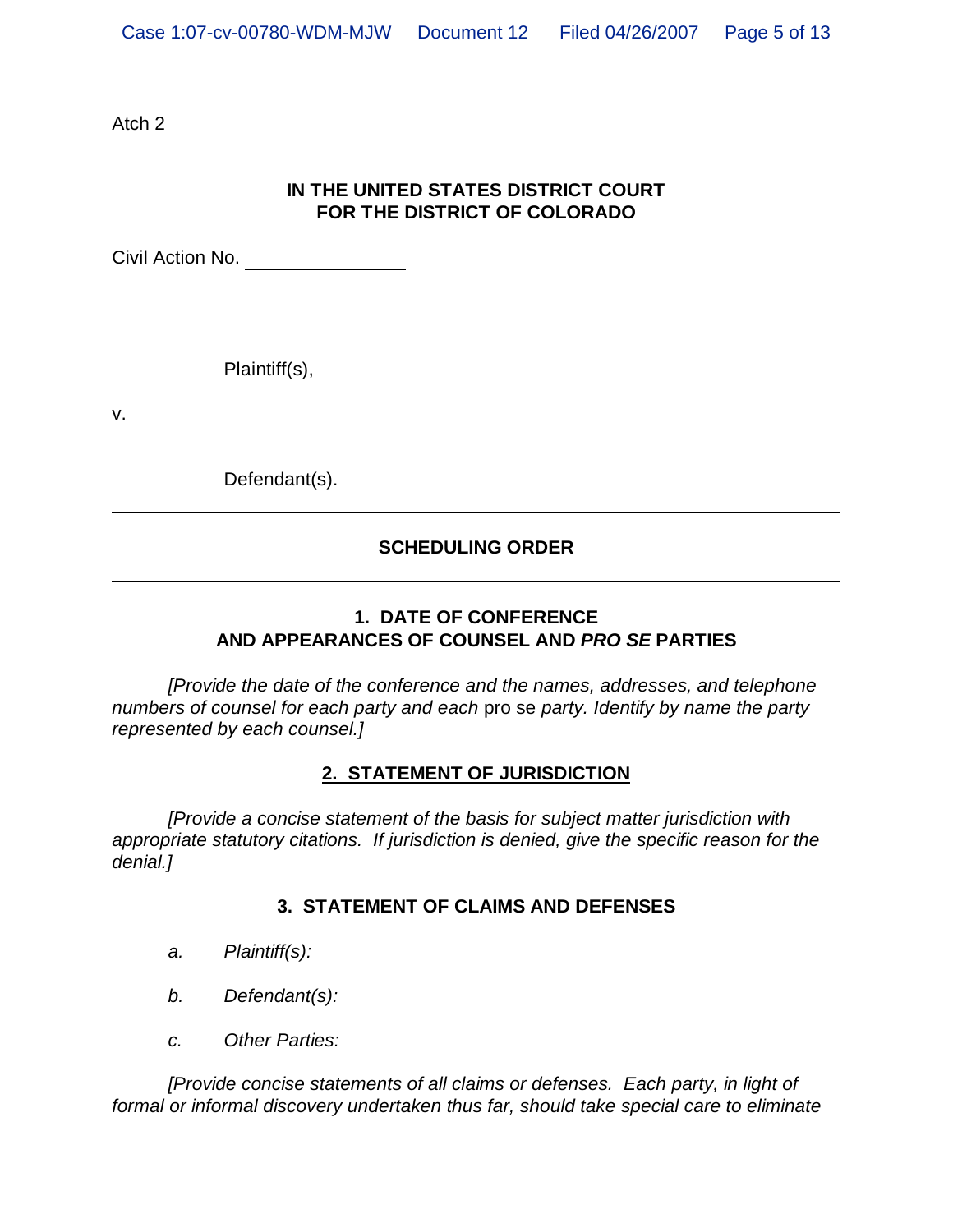*frivolous claims or defenses. Fed. R. Civ. P. 16(c)(1), 11. Do not summarize the pleadings. Statements such as "defendant denies the material allegations of the complaint" are not acceptable.]*

### **4. UNDISPUTED FACTS**

The following facts are undisputed:

*[When the parties have their rule 26(f) meeting, they should make a goodfaith attempt to determine which facts are not in dispute.]*

## **5. COMPUTATION OF DAMAGES**

*[Include a computation of all categories of damages sought and the basis and theory for calculating damages. See Fed. R. Civ. P. 26(a)(1)(C). This should include the claims of all parties. It should also include a description of the economic damages, non-economic damages, and physical impairment claimed, if any.]*

### **6. REPORT OF PRECONFERENCE DISCOVERY AND MEETING UNDER FED. R. CIV. P. 26(f)**

a. Date of rule 26(f) meeting.

b. Names of each participant and party he/she represented.

c. Proposed changes, if any, in timing or requirement of disclosures under Fed. R. Civ. P. 26(a)(1).

d. Statement as to when rule 26(a)(1) disclosures were made or will be made.

*[If a party's disclosures were not made within the time provided in Fed. R. Civ. P. 26(a)(1), the party must provide here an explanation showing good cause for the omission.]*

e. Statement concerning any agreements to conduct informal discovery, including joint interviews with potential witnesses, exchanges of documents, and joint meetings with clients to discuss settlement. If there is agreement to conduct joint interviews with potential witnesses, list the names of such witnesses and a date and time for the interview which has been agreed to by the witness, all counsel, and all *pro se* parties.

f. Statement as to whether the parties anticipate that their claims or defenses will involve extensive electronically stored information, or that a substantial amount of disclosure or discovery will involve information or records maintained in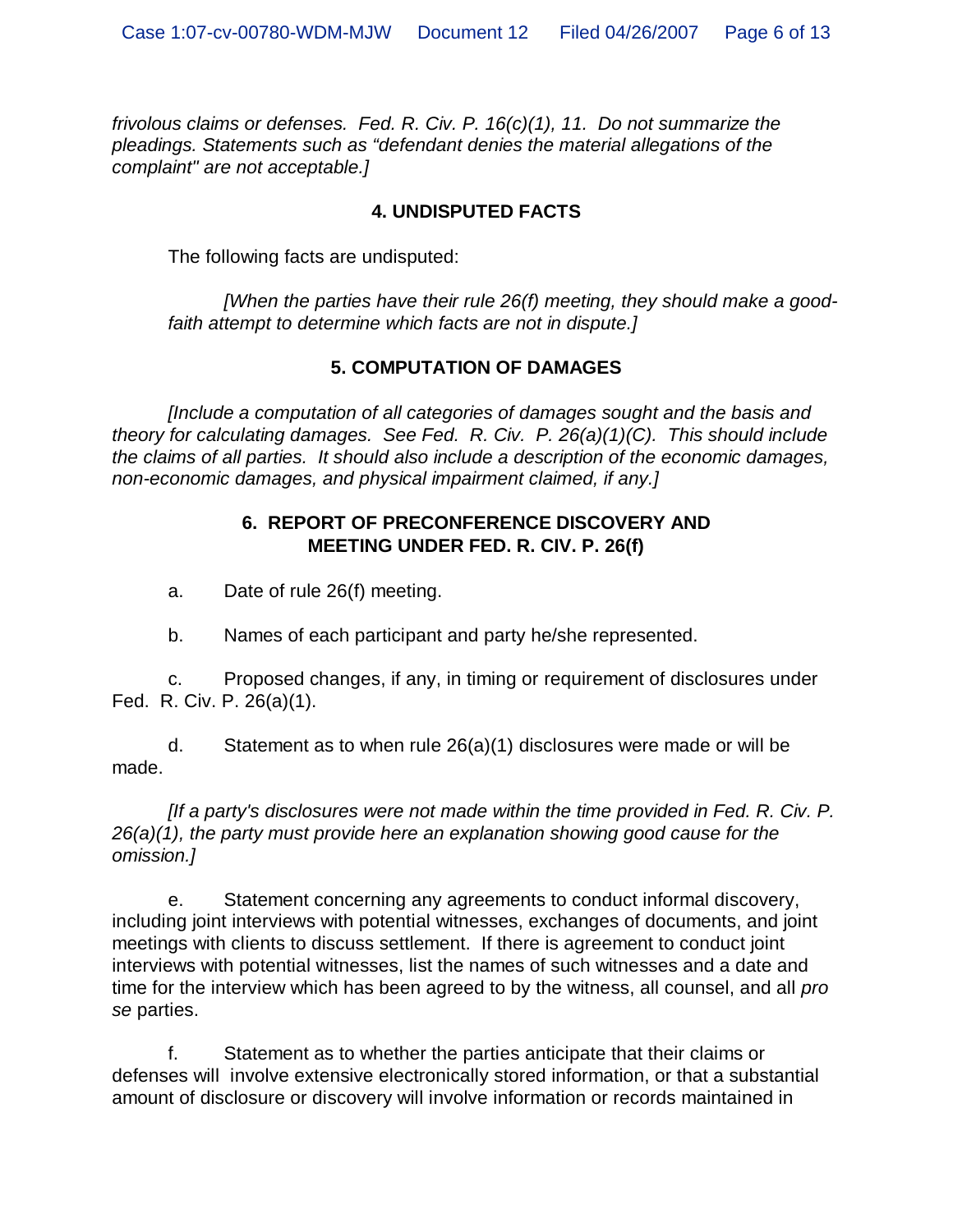electronic form. In those cases, the parties must indicate what steps they have taken or will take to (i) preserve electronically stored information; (ii) facilitate discovery of electronically stored information;(iii) limit associated discovery costs and delay; and (iv) avoid discovery disputes relating to electronic discovery. Describe any agreements the parties have reached for asserting claims of privilege or of protection as trialpreparation materials after production of computer-generated records.

*[When the parties have their Rule 26(f) meeting, they must discuss any issues relating to the disclosure and discovery of electronically stored information, including the form of production, and also discuss issues relating to the preservation of electronically stored information, communications, and other data. At the Rule 26(f) conference, the parties should make a good faith effort to agree on a mutually acceptable format for production of electronic or computer-based information. In advance of the Rule 26(f) meeting, counsel should carefully investigate their client's information management system so that they are knowledgeable as to its operation, including how information is stored and how it can be retrieved.]*

## **7. CONSENT**

*[Pursuant to D.C.COLO.LCivR 72.2, all full-time magistrate judges in the District of Colorado are specially designated under 28 U.S.C. §636(c)(1) to conduct any or all proceedings in any jury or nonjury civil matter and to order the entry of judgment. Upon consent of the parties and an order of reference from the district judge, the magistrate judge assigned the case under 28 U.S.C. § 636(a) and (b) will hold the scheduling conference and retain settlement jurisdiction, whereas pretrial case management, jurisdiction of dispositive motions, and trial will be assigned to the magistrate judge drawn at random under D.C.COLO.LCivR 72.2.]*

*[Indicate below the parties' consent choice.]*

All parties *[have or have not]* consented to the exercise of jurisdiction of a magistrate judge.

# **8. CASE PLAN AND SCHEDULE**

a. Deadline for Joinder of Parties and Amendment of Pleadings:

*[Set time period within which to join other parties and to amend all pleadings. This portion of the scheduling order relates to timing only. It does not eliminate the necessity to file an appropriate motion and to otherwise comply with Fed. R. Civ. P. 15. Unless otherwise ordered in a particular case, for good cause, these dates should be no later than 45 days after the date of the scheduling conference, so as to minimize the possibility that late amendments and joinder of parties will precipitate requests for extensions of discovery cutoff, final pretrial conference, and dispositive motion dates. Counsel and* pro se *parties should plan discovery so that discovery designed to identify*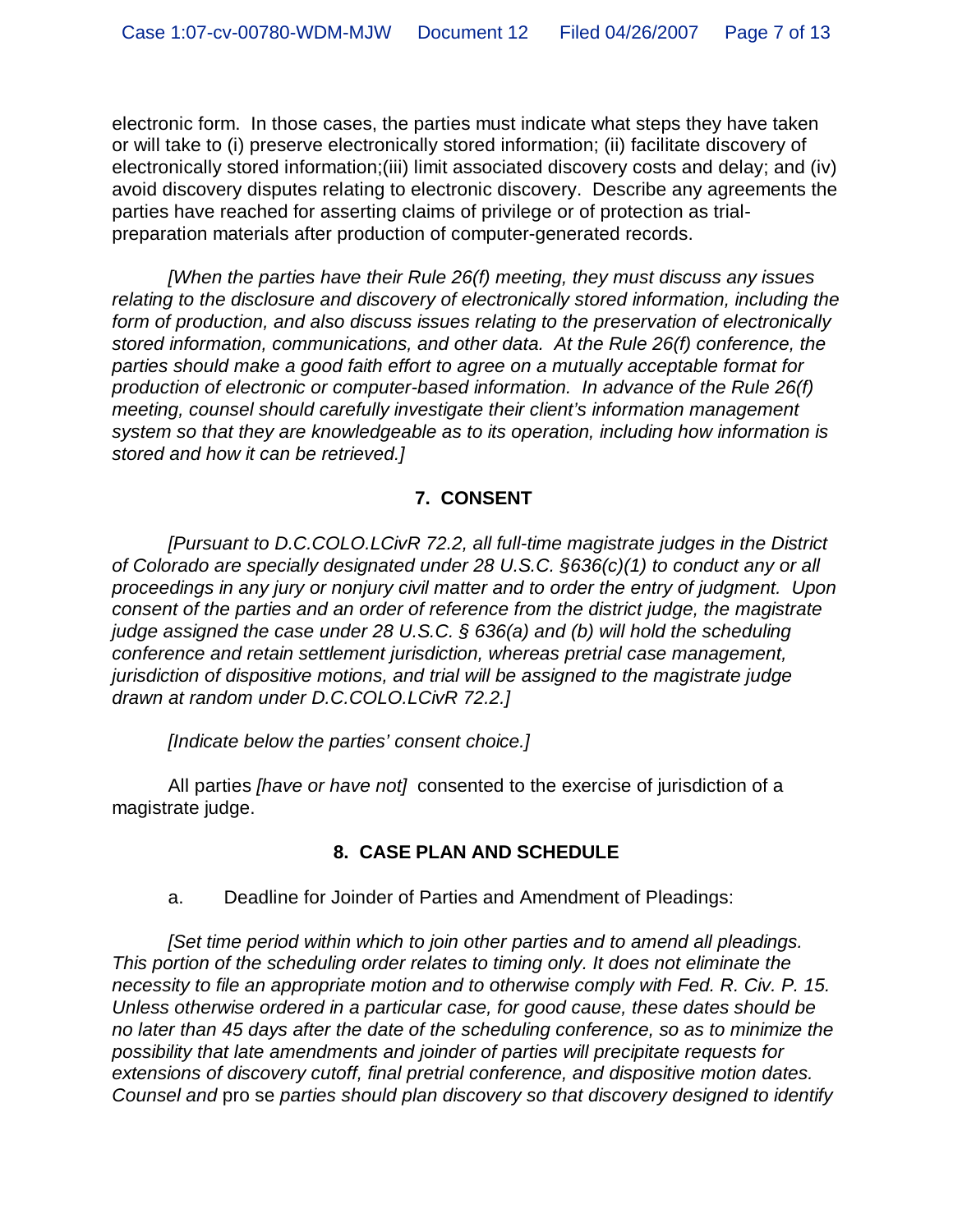*additional parties or claims is completed before these deadlines.]*

b. Discovery Cut-off:

c. Dispositive Motion Deadline:

*[Set time periods in which discovery is to be completed and dispositive motions are to be filed.]*

d. Expert Witness Disclosure

*[(1) State anticipated fields of expert testimony, if any.*

*(2) State any limitations proposed on the use or number of expert witnesses.*

*(3) The parties shall designate all experts and provide opposing counsel and any pro se party with all information specified in Fed. R. Civ. P. 26(a)(2) on or before \_\_\_\_\_\_\_\_\_\_\_\_\_\_\_\_\_\_, 200\_\_.*

*(4) The parties shall designate all rebuttal experts and provide opposing counsel and any pro se party with all information specified in Fed. R. Civ. P. 26(a)(2) on or before \_\_\_\_\_\_\_\_\_\_\_\_\_\_\_, 200\_\_.*

*(5) Notwithstanding the provisions of Fed. R. Civ. P. 26(a)(2)(B), no exception to the requirements of the rule will be allowed by stipulation of the parties unless the stipulation is approved by the court.]*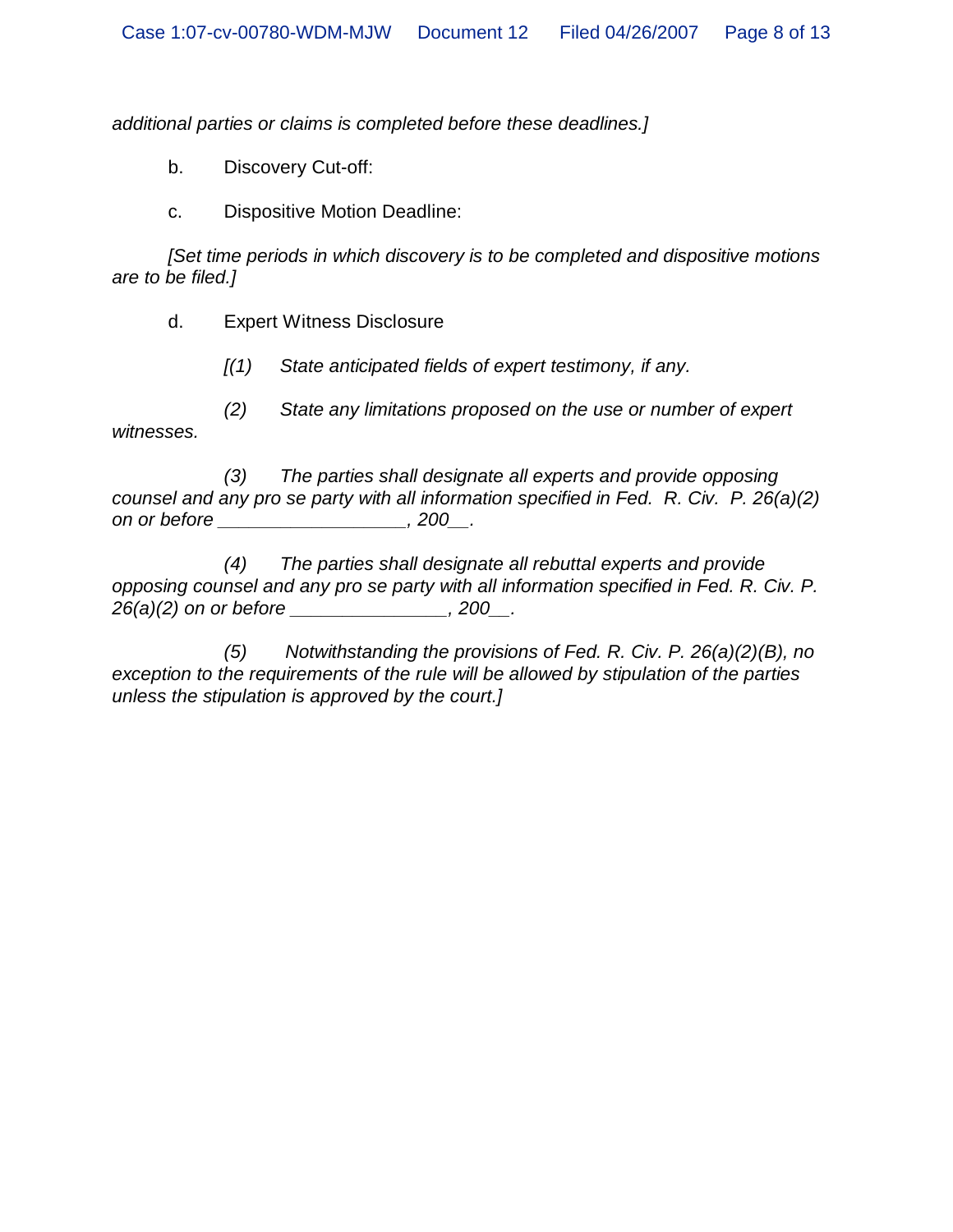(FOR CASES ASSIGNED TO JUDGE NOTTINGHAM, PLEASE ADD PARAGRAPH (6) BELOW)

*(6) This Scheduling Order requires rule 26(a)(2)(B) reports from any person who will provide expert testimony – including, for example, a treating physician – except that a treating physician's report need not contain a recitation of compensation paid to the physician or a list of other cases in which the physician has given testimony. See Fed.R.Civ.P. 26(a)(2) advisory committee's note ("requirement of written report may be . . . imposed upon additional persons who will provide opinions under [r]ule 702".)*

(FOR ALL OTHER JUDGES' CASES, PLEASE CONTINUE WITH PARAGRAPH e.)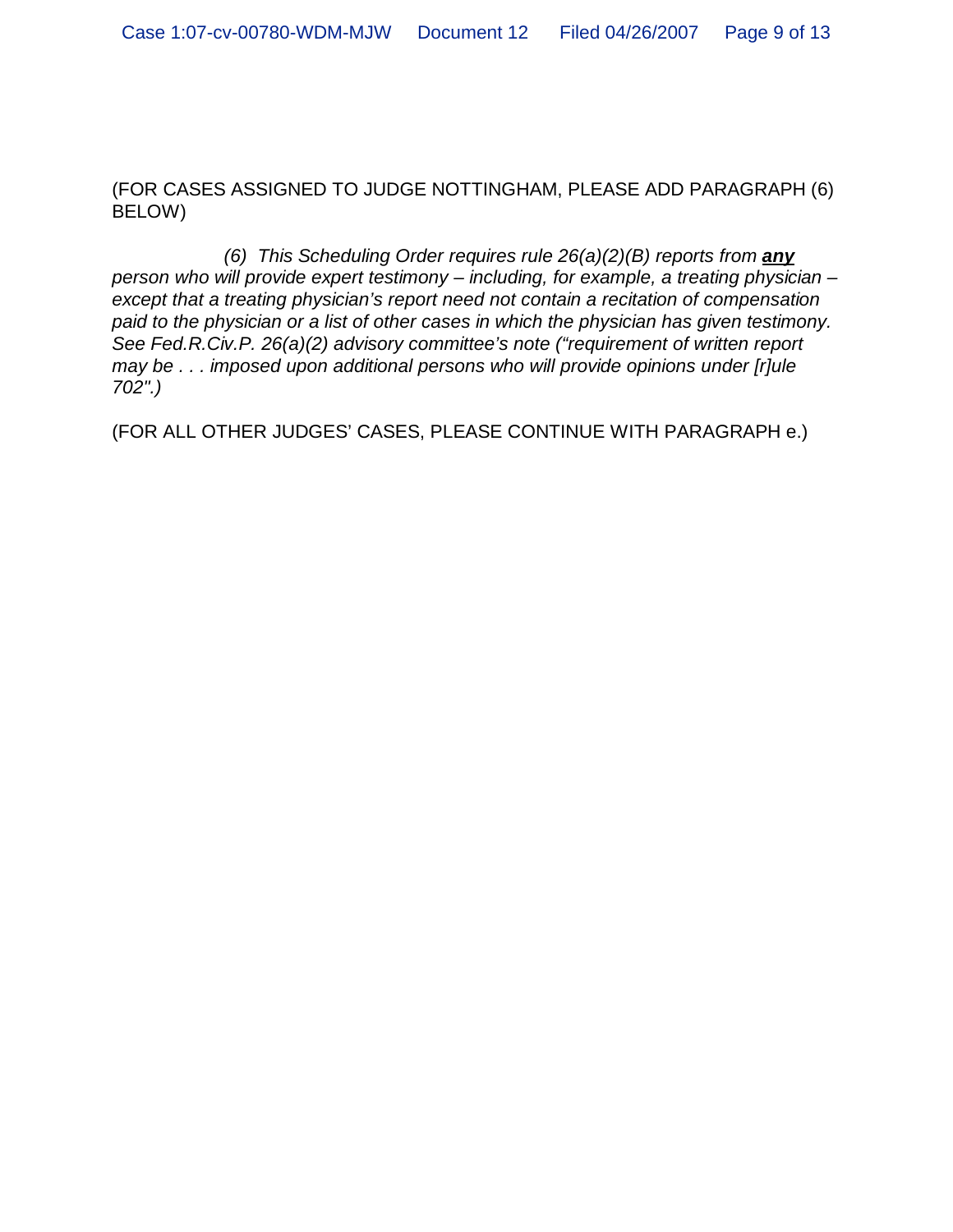### e. Deposition Schedule:

| Name of Deponent | Date of Deposition | Time of Deposition Expected Length of Deposition |
|------------------|--------------------|--------------------------------------------------|
|                  |                    |                                                  |
|                  |                    |                                                  |
|                  |                    |                                                  |
|                  |                    |                                                  |

*[List the names of persons to be deposed and a schedule of any depositions to be taken, including (i) a good faith estimate of the time needed for the deposition and (ii) time(s) and date(s)for the deposition which have been agreed to by the deponent and persons signing the scheduling order. The parties must comply with the notice and scheduling requirements set forth in D.C.COLO.LCivR 30.1.]*

f. Interrogatory Schedule

*[Set a schedule for the submission of and response to written interrogatories, if any are desired.]*

g. Schedule for Request for Production of Documents

*[Set a schedule for the submission of and response to requests for documents, if any are desired.]*

h. Discovery Limitations:

(1) Any limits which any party wishes to propose on the number of depositions.

(2) Any limits which any party wishes to propose on the length of depositions.

(3) Modifications which any party proposes on the presumptive numbers of depositions or interrogatories contained in the federal rules.

(4) Limitations which any party proposes on number of requests for production of documents and/or requests for admissions.

*[At the rule 26(f) meeting, the parties should make a good-faith attempt to agree to limit the number of depositions, interrogatories, requests for admissions, and requests for production. In the majority of cases, the parties should anticipate that the court will adopt the numerical limitations on depositions and interrogatories established in Fed. R. Civ. P. 30(a)(2)(A), 33.]*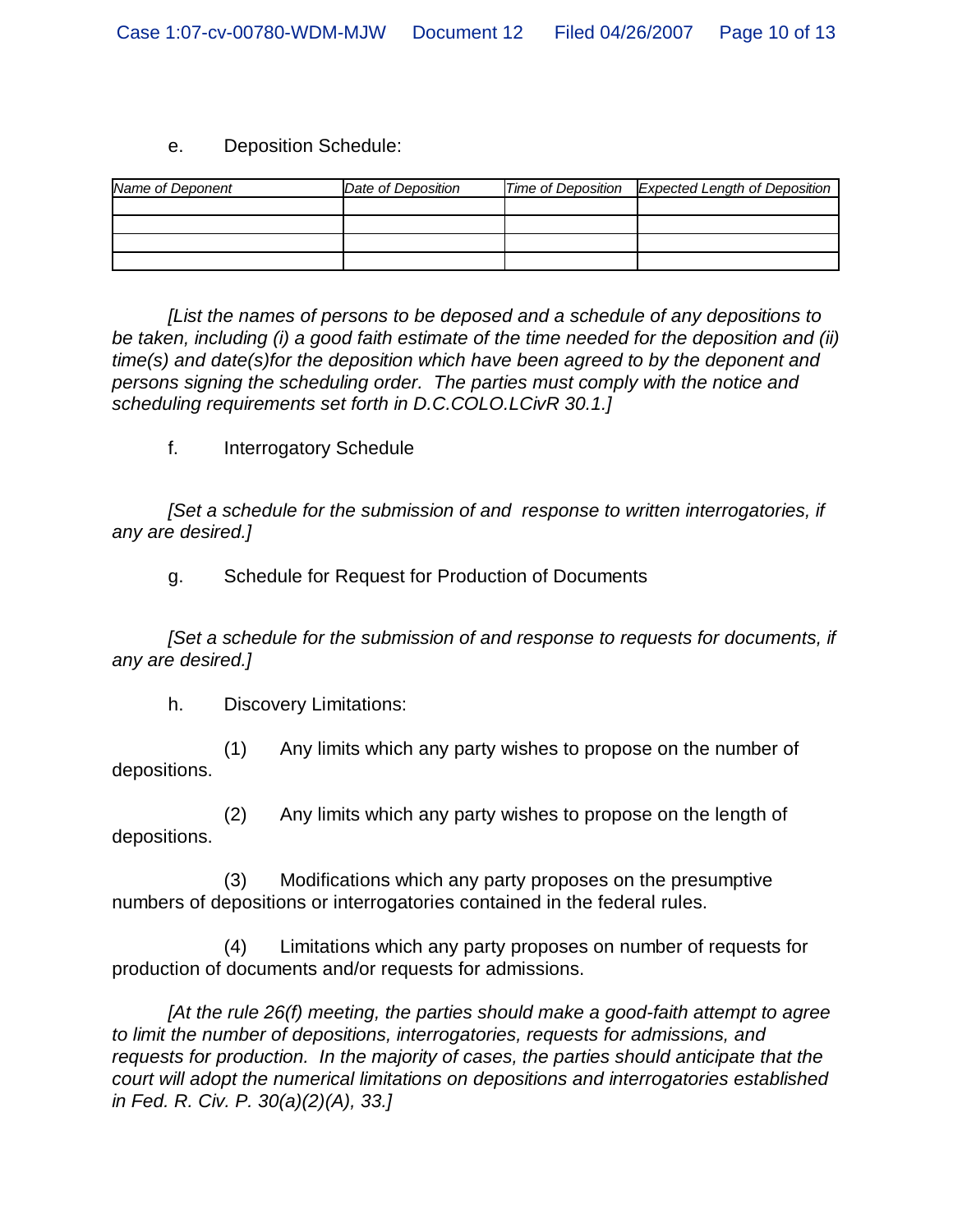### (5) Other Planning or Discovery Orders

*[Set forth any other proposed orders concerning scheduling or discovery. For example, the parties may wish to establish specific deadlines for submitting protective orders or for filing motions to compel.]*

#### **9. SETTLEMENT**

*[The parties must certify here that, as required by Fed. R. Civ. P. 26(f), they have discussed the possibilities for a prompt settlement or resolution of the case by alternate dispute resolution. They must also report the result of any such meeting, and any similar future meeting, to the magistrate judge within ten days of the meeting.]*

#### **10. OTHER SCHEDULING ISSUES**

a. A statement of those discovery or scheduling issues, if any, on which counsel, after a good-faith effort, were unable to reach an agreement.

b. Anticipated length of trial and whether trial is to the court or jury.

### **11. DATES FOR FURTHER CONFERENCES**

*[The magistrate judge will complete this section at the scheduling conference if he or she has not already set deadlines by an order filed before the conference.]*

a. A settlement conference will be held on\_\_\_\_\_\_\_\_\_\_\_\_\_\_\_\_\_\_\_\_\_\_\_\_ at  $\_$  o'clock  $\_$ .m.

It is hereby ordered that all settlement conferences that take place before the magistrate judge shall be confidential.

- ( ) *Pro se* parties and attorneys only need be present.
- ( ) *Pro se* parties, attorneys, and client representatives with authority to settle must be present. (NOTE: This requirement is not fulfilled by the presence of counsel. If an insurance company is involved, an adjustor authorized to enter into settlement must also be present.)
- ( ) Each party shall submit a Confidential Settlement Statement to the magistrate judge on or before the section of continuing the facts and issues, as well as the strengths and weaknesses of their case.

b. Status conferences will be held in this case at the following dates and times: \_\_\_\_\_\_\_\_\_\_\_\_\_\_\_\_\_\_\_\_\_\_\_\_\_\_\_\_\_\_\_\_\_\_\_\_\_\_\_\_\_\_\_\_\_\_\_\_

\_\_\_\_\_\_\_\_\_\_\_\_\_\_\_\_\_\_\_\_\_\_\_\_\_\_\_\_\_\_\_\_\_\_\_\_\_\_\_\_\_\_\_\_\_\_\_\_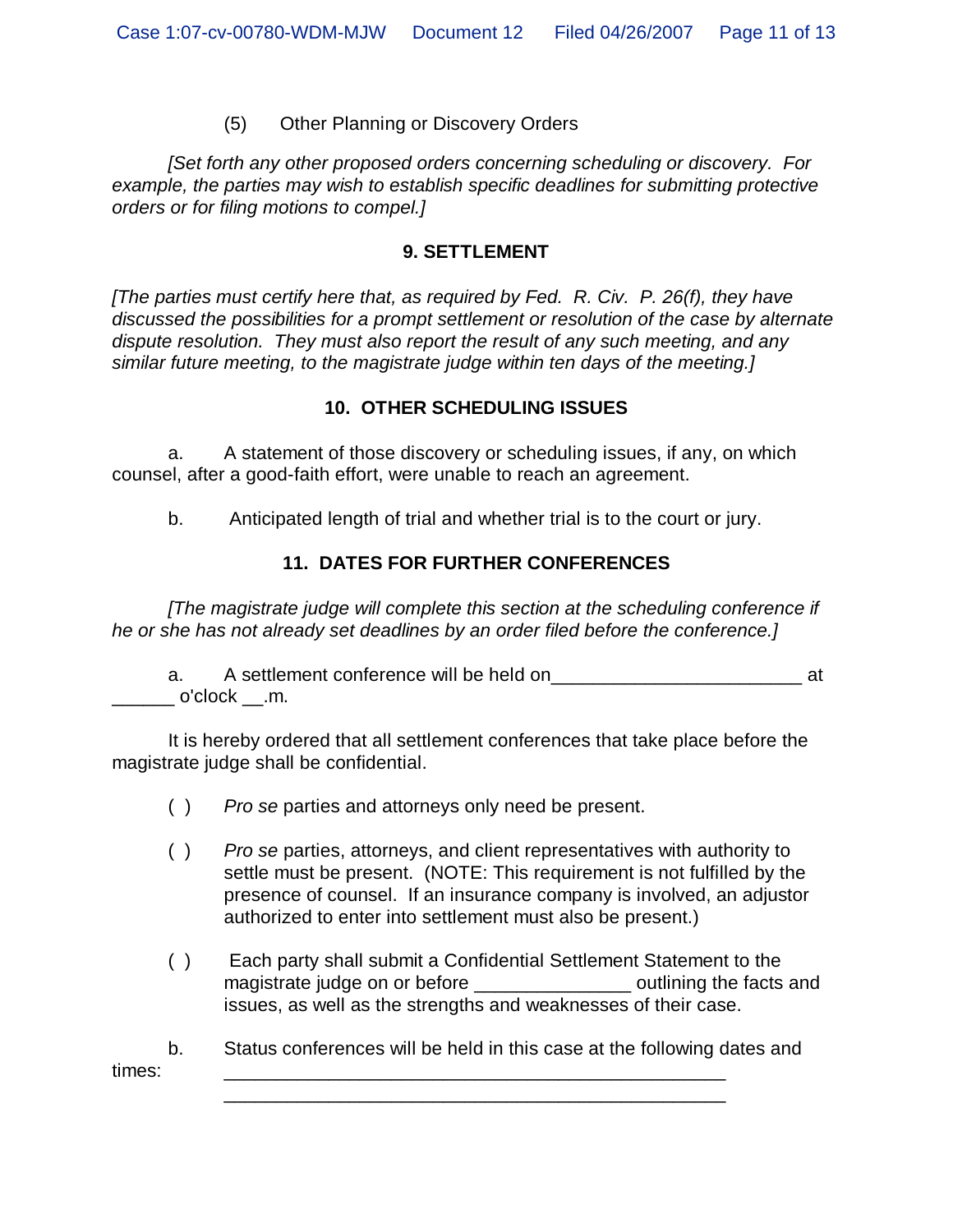c. A final pretrial conference will be held in this case on at o'clock .m. A Final Pretrial Order shall be prepared by the parties and submitted to the court no later than five days before the final pretrial conference.

### **12. OTHER MATTERS**

[*The following paragraphs shall be included in the scheduling order:]*

\_\_\_\_\_\_\_\_\_\_\_\_\_\_\_\_\_\_\_\_\_\_\_\_\_\_\_\_\_\_\_\_\_\_\_\_

In addition to filing an appropriate notice with the clerk's office, counsel must file a copy of any notice of withdrawal, notice of substitution of counsel, or notice of change of counsel's address or telephone number with the clerk of the magistrate judge assigned to this case.

Counsel will be expected to be familiar and to comply with the Pretrial and Trial Procedures established by the judicial officer presiding over the trial of this case.

In addition to filing an appropriate notice with the clerk's office, a *pro se* party must file a copy of a notice of change of his or her address or telephone number with the clerk of the magistrate judge assigned to this case.

With respect to discovery disputes, parties must comply with D.C.COLO.LCivR 7.1A.

The parties filing motions for extension of time or continuances must comply with D.C.COLO.LCivR 6.1D. by submitting proof that a copy of the motion has been served upon the moving attorney's client, all attorneys of record, and all *pro se* parties.

### **13. AMENDMENTS TO SCHEDULING ORDER**

*[Include a statement that the scheduling order may be altered or amended only upon a showing of good cause.]*

DATED this \_\_\_\_\_\_\_ day of \_\_\_\_\_\_\_\_\_\_\_\_\_\_\_ 200\_\_.

BY THE COURT:

United States Magistrate Judge

\_\_\_\_\_\_\_\_\_\_\_\_\_\_\_\_\_\_\_\_\_\_\_\_\_\_\_\_\_\_\_